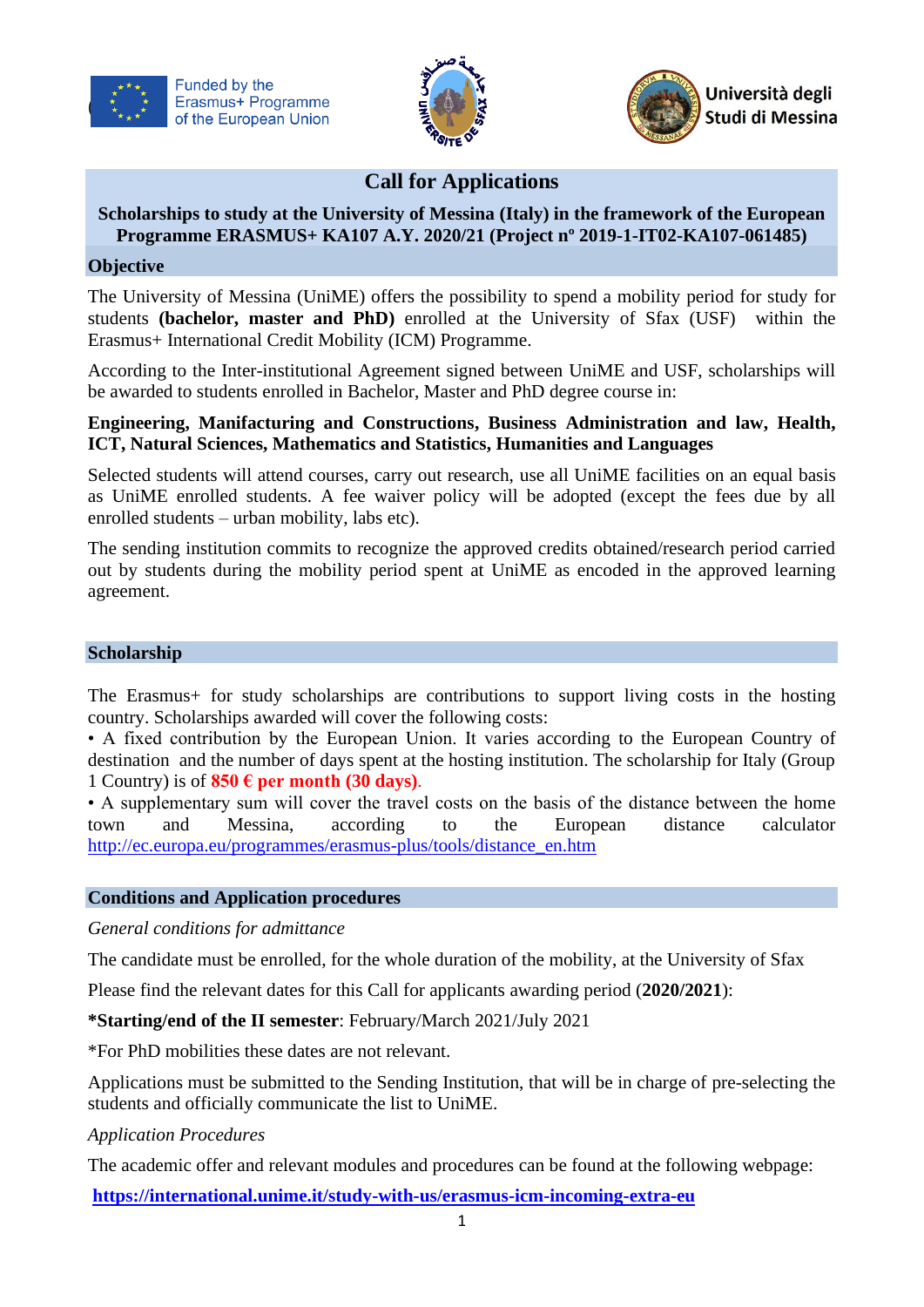





The following documents are mandatory:

- Application Form duly filled in (Kindly see annex)
- Learning Agreement signed by the home institution for Bachelor and Master students (kindly see annex)
- Learning Agreement **signed by the academic tutors at home and host institutions** (only for PhD students) along with a short description of the research proposal kindly see annexes)
- Copy of the Passport
- Italian B1 Certificate/English B1 Certificate if available, Assessment of language level by the home institution
- All Transcript of Records (from the BAC)
- Short CV
- passport photo (jpeg file)
- Motivation letter
- Proof of registration in the home university

Application Form and Learning Agreement must be filled in, signed and submitted, along with the other requested documents, **on a single PDF file**.

Please note that in order to be preselected, at the time of application PhD applicants must have a Learning Agreement already pre-accepted by UniME with a short description of the research proposal.

To apply for this opportunity, please send your applications (in one pdf file) to **[icm@usf.tn](mailto:icm@usf.tn)**

Kindly use the call title (**Scholarships to study at the University of Messina (Italy)**) as the email subject line.

The home Institution will be responsible of selection procedures on the basis **transparent and fair criteria**.

The deadline for applying is fixed at **09 October 2020.**

For any specific question or information, you can contact Ms. Fatma GHORBEL by e-mail [fatma.ghorbel@usf.tn](mailto:fatma.ghorbel@usf.tn)

# **Selection criteria**

The selection process is under the responsibility of the home Institution that will make every reasonable effort to conduct it in a fair, clear, transparent and equal base. No discriminations based on gender, religion, and social bias will be made. At equal conditions, priority will be given to disadvantaged students. The home Institution will submit a list of selected candidates to the host Institution. Selections will respect the following criteria:

# **Bachelor and Master Students**

- Relevance of proposed activities in the Learning Agreement according to the University studies

<sup>-</sup> Average mark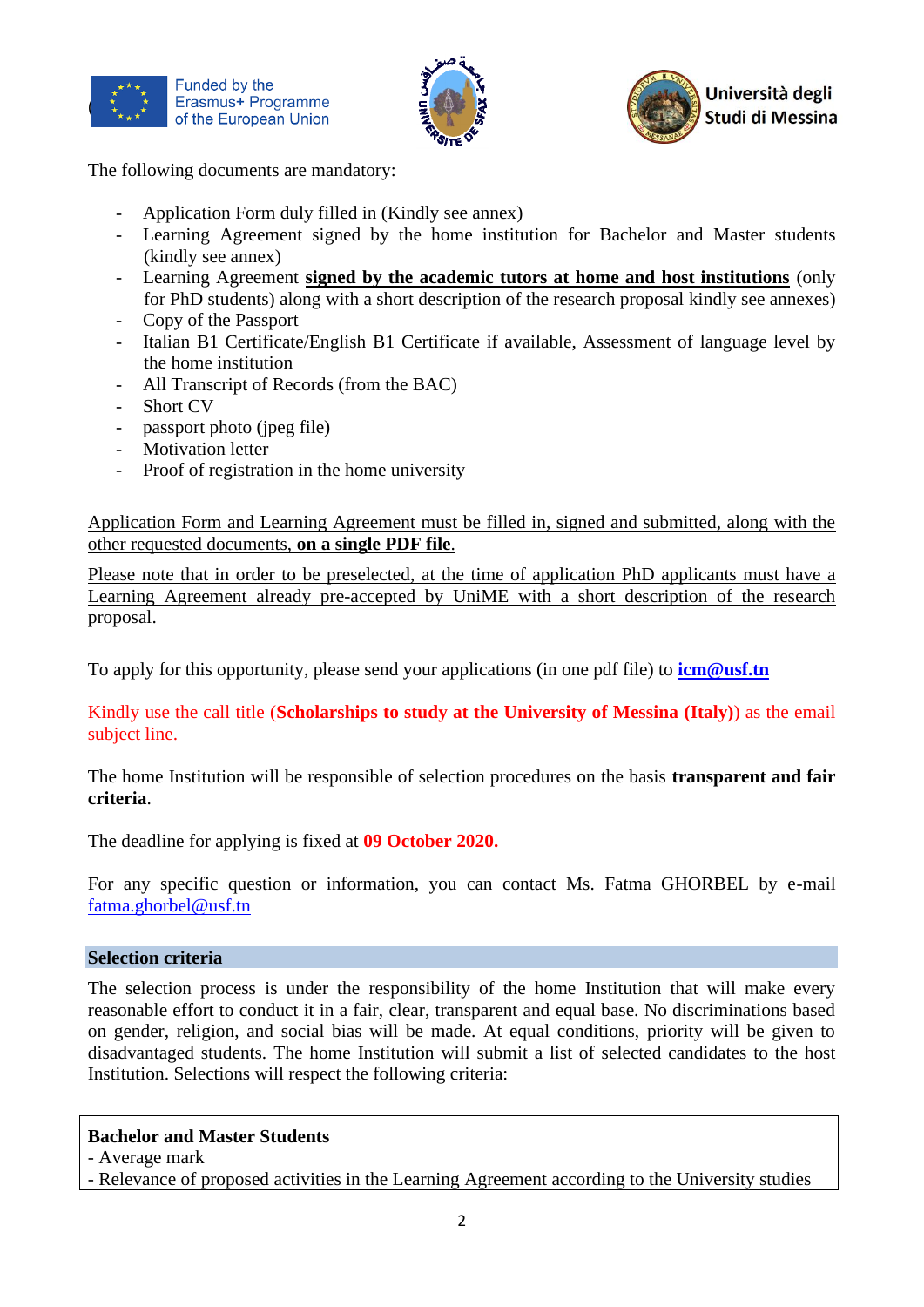





- Language skills (Italian or English B1)
- Other relevant experiences included in the CV/motivation letter

# **PhD Students**

- Degree final mark
- Learning Agreement along with an outline of the research proposal **signed by home and host institutions**
- Language skills (Italian or English B1)
- Other relevant experiences included in the CV/ motivation letter

### **Please note that if language skills are not certified but self assessed, UniME reserves the right to assess the language skills of selected candidates by means of Skype interviews.**

### **Duties of the University of Messina**

After receiving the nominations and relevant dossiers of each student by the home Institution, UniME will send a letter of acceptance. UniME International Cooperation and Education Unit will provide support for visa release and housing facilities. A communication will be sent to all accepted students with all relevant information about university life in Messina and the necessary procedures.

After the arrival, UniME will organize a welcome meeting in order to provide all relevant information to incoming students.

Each student will have an academic tutor.

UniME will support students with all the procedures linked to the issue of the residence permit once in Italy, the opening of the bank account and all university administrative procedures.

At the end of the mobility, UniME will issue a Transcript of Records (for BA and MA students) of all the exams taken in the respect of the learning agreement and a letter of work accomplishment for PhD students.

### **Duties of the Student**

The student must send the application form and all relevant documents to his/her Home Institution's International Office within the deadline.

If selected, the student will receive a communication and will have to return the acceptance letter duly signed.

After the arrival, the selected student will have to sign the financial agreement that will be provided by UniME (an email containing instructions to this effect will be sent to students).

The student must apply for the visa at the Italian Embassy in his/her Country of origin; UniME will send the letter of acceptance in due time for this purpose.

The student is responsible to make reservations and pay the travel costs and must have **enough funds to cover the costs of the first period of stay in Messina.**

The participant shall have adequate insurance coverage. The **participant must have an Health Insurance before leaving his/her Country**. A private liability insurance is highly recommended, while a health insurance policy against the risk of illness and injury, valid throughout Italy and for the entire period of validity of the visa/residence permit, is mandatory. Alternatively, students can decide to enrol to the National Health Service, Sistema Sanitario Nazionale (SSN):